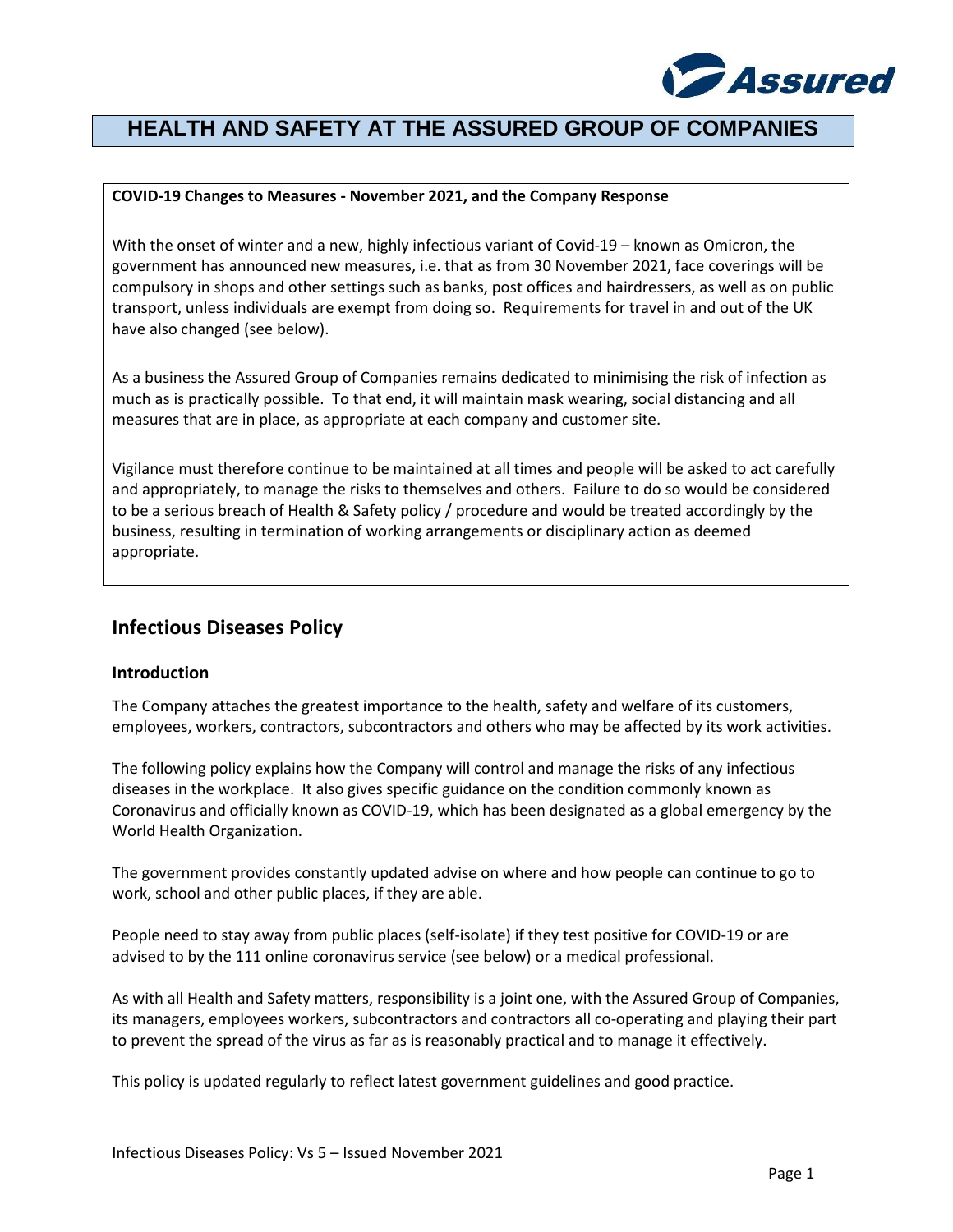

# **Infectious Diseases**

In order to restrict and reduce the risk of infectious diseases in the workplace, the Company:

- has systems in place that assess the risks of and prevents, detects and controls the risk of infection
- has a designated lead for infection prevention and control namely the Group Health & Safety Manager
- ensures that sufficient resources are available to secure effective prevention and control of infection
- ensures employees, contractors and other persons who directly or indirectly provide work are provided with suitable information, instruction, training and supervision in the precautions to follow
- will ensure that information is obtained from and shared with its customers and other businesses, as necessary
- where there is supposed risk, ensures a suitable and sufficient risk assessment is carried out with respect to prevention and control of infection
- ensures an appropriate standard of cleanliness and hygiene is maintained throughout its own premises and that the premises are maintained in good physical repair and condition
- ensures appropriate standards of cleanliness and hygiene are maintained in relation to equipment
- ensures that a suitable cleaning schedule is in place and followed
- ensures suitable information on infections is provided to visitors, including the importance of hand washing
- ensures information regarding infection is passed on to any other person, as necessary
- ensures individuals who develop an infection are identified promptly and that they receive the appropriate treatment and care
- will inform the local health protection unit of any outbreaks or serious incidents relating to infection.

# **Procedure**

The Company will apply the following procedure to control the risk of infectious diseases in the workplace:

- encourage employees, workers, contractors, subcontractors to report symptoms of infectious diseases
- ensure those who have infectious disease symptoms do not come to work and, in the case of diarrhoea and vomiting, they stay away for at least 48 hours after the symptoms have stopped
- where required, ensure notifiable outbreaks are reported to the relevant authority e.g. the Health and Safety Executive (HSE)
- co-operate with any investigation by relevant authorities and comply with any investigation findings
- keep the number of personnel dealing with affected persons to a minimum and not allow any such personnel to be involved with food handling
- prioritise cleaning, paying particular attention to the cleaning and disinfecting of toilets, handles, support handrails, taps and wash basins
- ensure that employees, workers, contractors, subcontractors and all relevant personnel, pay strict attention to infection control procedures, in particular to the thorough washing of hands and the wearing of protective clothing if required
- inform customers / visitors of the outbreak and discourage unnecessary visits
- receive and follow external advice, if necessary.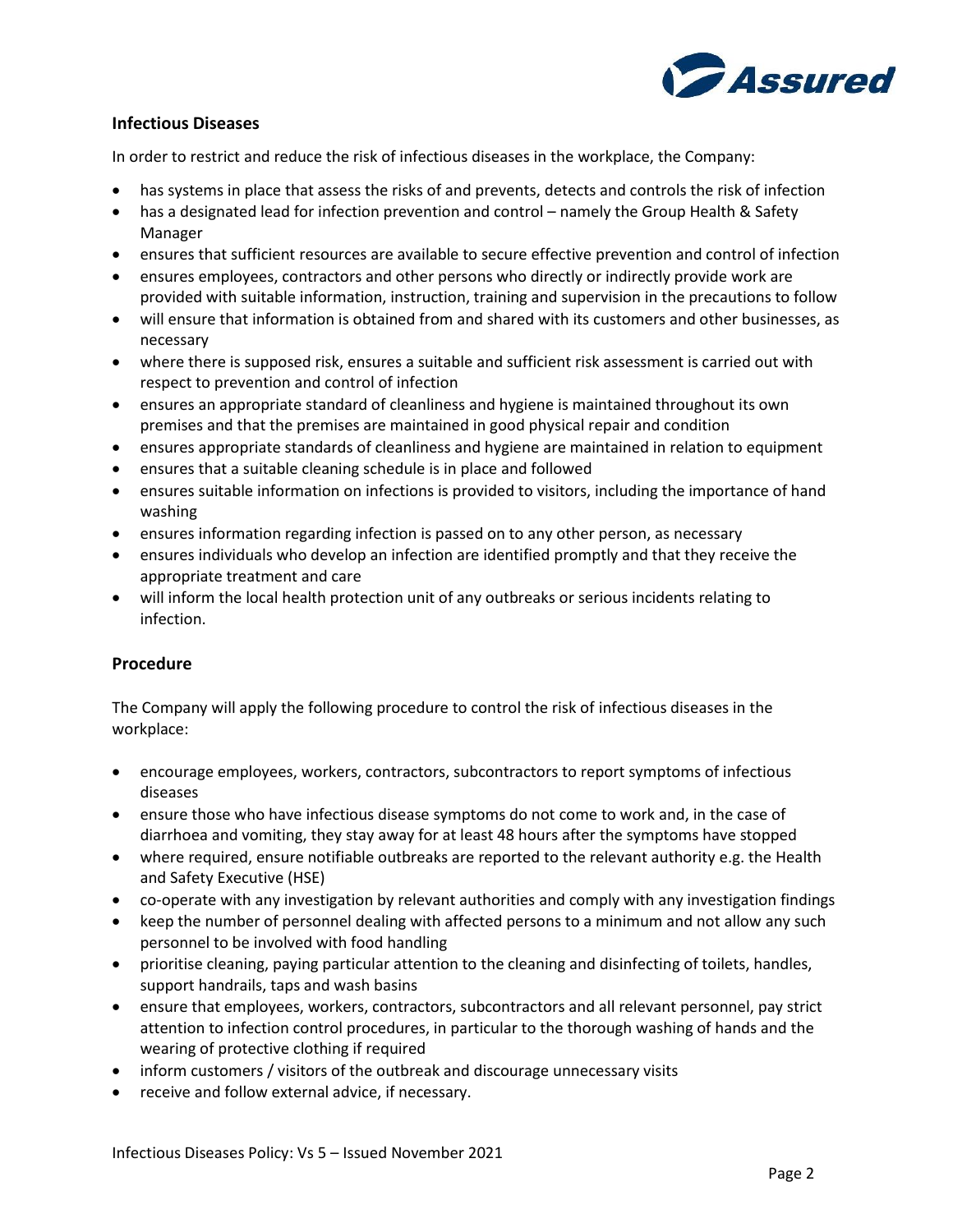

# **The COVID-19 Virus**

# **Prevention and Preparation**

COVID-19 is the illness caused by a new strain of coronavirus first identified in Wuhan city, China.

Generally, coronavirus can cause more severe symptoms in people with weakened immune systems, older people and those with long term conditions like diabetes, cancer and chronic lung disease.

The causes of infection of the COVID-19 virus seem to be similar to that of seasonal influenza, i.e. via droplets that are expelled by speaking, sneezing or coughing.

Therefore to reduce the risk of catching or spreading the virus, everyone should:

- use the facilities and equipment provided at any place of work, such as antibacterial soap, cleaning materials, etc.
- Practice 'social distancing' i.e. stay 2 metres apart or 1 metre with additional protection, such as masks, gloves and other personal protective equipment (PPE), from individuals outside your home
- always carry tissues catching the germs in a tissue could help limit the spread of the virus
- cover their mouth and nose when coughing and sneezing, using a tissue and wear a face covering where appropriate
- throw the tissue away quickly and carefully
- avoid touching their mouth and nose;
- clean hands thoroughly with soap and water for at least 20 seconds each time, or cleanse them with an alcohol-based hand rub on a regular basis (especially if touching the mouth and nose, or surfaces that are potentially contaminated);
- clean hard surfaces (like door handles and remote controls) frequently with an antibacterial or normal cleaning product
- improve airflow in their living or working space by opening windows;
- practise good health habits including adequate sleep, eating healthily, and keeping physically active.
- in case they need to contact the authorities, locate and know their NHS number (this will be detailed on any NHS letters or prescriptions)
- keep up to date with the latest help and advice available through radio, TV and the internet see the 'Further Information' Section below.

# **Diagnosis**

Symptoms of COVID-19 can be similar to those of common colds and flu, however the most typical symptoms are:

- a new, continuous cough
- high temperature (37.8 degrees Celsius or above)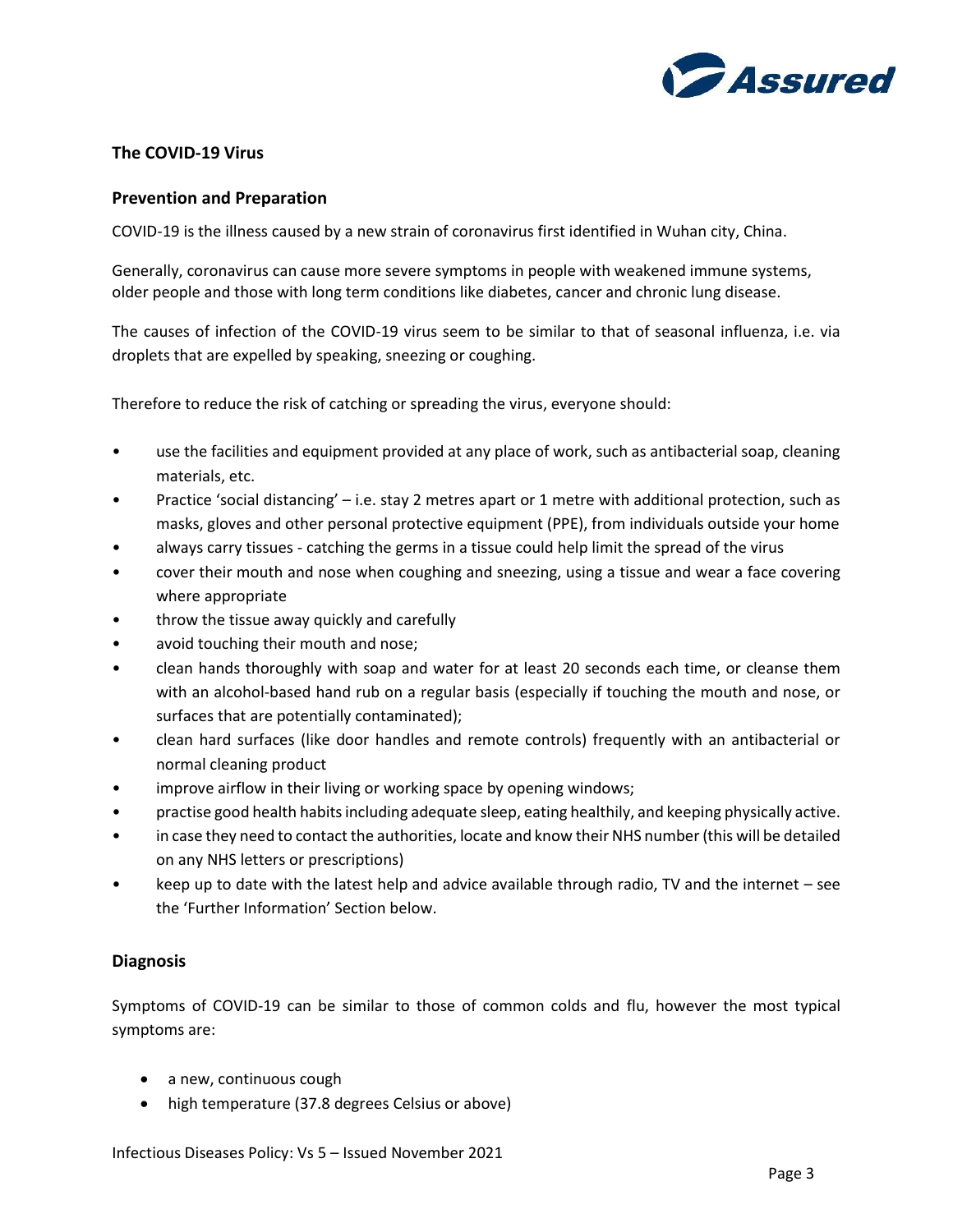

• loss of sense of taste and smell.

Anyone who lives in England and displays two or more such symptoms, should in the first instance check the NHS 111 online service at [https://111.nhs.uk/covid-19.](https://111.nhs.uk/covid-19) This is a coronavirus service which will advise if medical help is needed, and can give appropriate advice.

This service should be used if:

- anyone thinks they might have coronavirus
- if they have recently been to a country or area with a high risk of coronavirus see below for travellers information

Anyone should contact their doctor directly rather than using the Coronavirus Service if:

- they have a serious underlying illness
- they are pregnant
- they have a sick child under one year old
- they condition suddenly gets much worse
- they condition is still getting worse after 7 days (5 for a child)

# **Travelling Abroad**

Before you travel abroad, you will need to check what the requirements are 1) for the United Kingdom country that you live in (i.e. England, Scotland, Wales or Northern Ireland) and 2) for the country that you are travelling to.

The actions you will need to take will depend upon whether you have been fully vaccinated or not.

### Travel abroad checklist

This is a summary of what you need to do to travel abroad from England. Click on the hyperlinked sentences for more information about each point in the checklist.

- 1. [Check foreign travel advice for all countries you will visit or travel through.](https://www.gov.uk/foreign-travel-advice)
- 2. Arrange any COVID-19 tests you will need to enter the countries that you will travel to.
- 3. [Find out how you can use the NHS COVID Pass to prove your vaccination status abroad.](https://www.gov.uk/guidance/nhs-covid-pass)
- 4. [Check what you will need to do when you return to England.](https://www.gov.uk/guidance/travel-to-england-from-another-country-during-coronavirus-covid-19)

# **Travel to and From Red List Countries**

As from 28 November 2021, a number of countries have been designated as being on the 'Red List', which means that individuals travelling to and from them are required to take additional measures, including staying in a Quarantine Hotel for 10 days on arrival in the UK.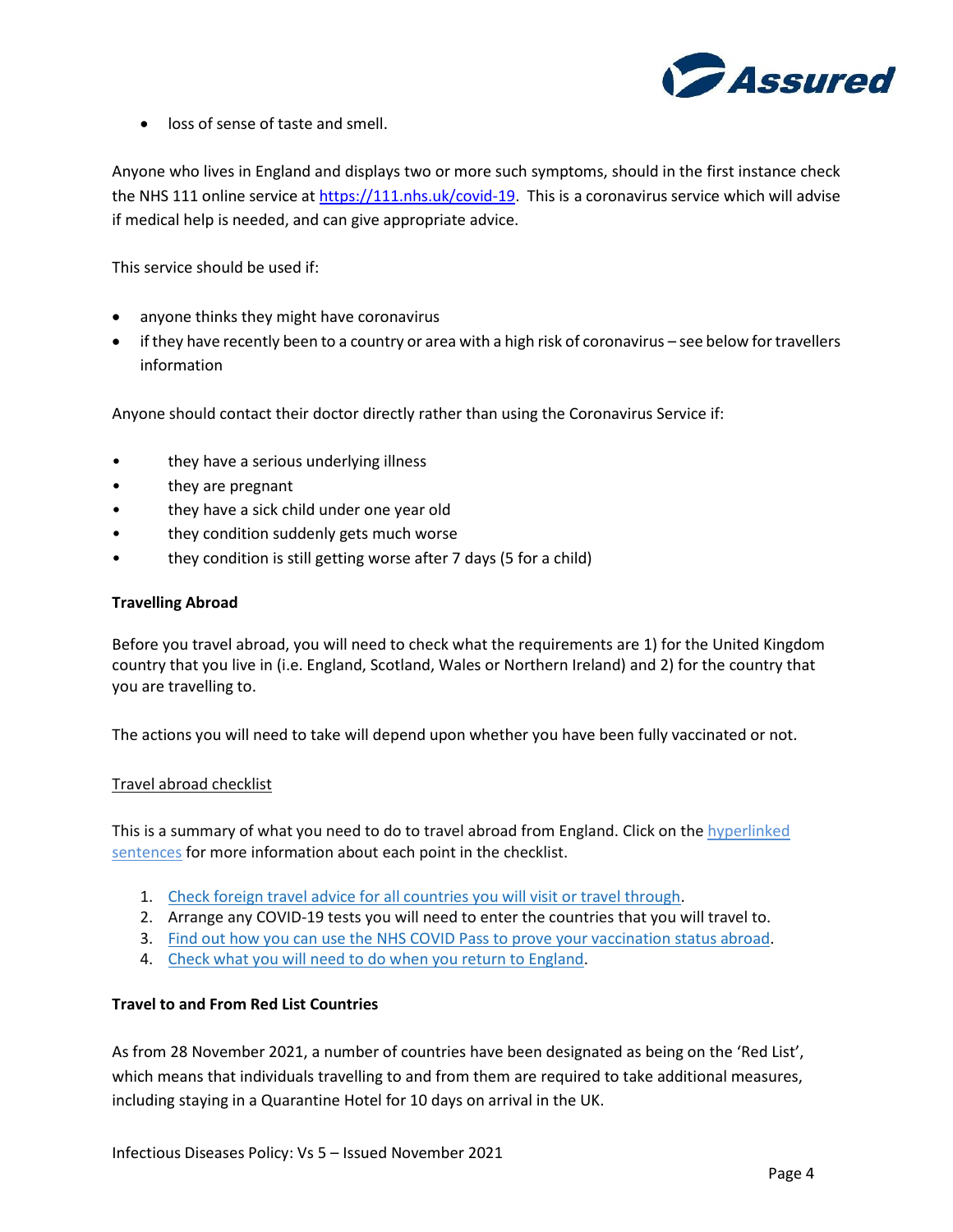

To check the COVID-19 testing and quarantine rules for countries and territories on [the red list for](https://www.gov.uk/guidance/red-list-of-countries-and-territories)  [international travel to](https://www.gov.uk/guidance/red-list-of-countries-and-territories) the UK, click here.

Certain individuals may be allowed to quarantine at home rather than a hotel. For more information, follow this link:

[How to quarantine and test at home if you've been in a red list country and have permission to](https://www.gov.uk/guidance/how-to-quarantine-and-test-at-home-if-youve-been-in-a-red-list-country-and-have-permission-to-quarantine-at-home?utm_medium=email&utm_campaign=govuk-notifications&utm_source=d7035dd1-beff-4926-8fd8-bfdec092adf7&utm_content=daily)  [quarantine at home](https://www.gov.uk/guidance/how-to-quarantine-and-test-at-home-if-youve-been-in-a-red-list-country-and-have-permission-to-quarantine-at-home?utm_medium=email&utm_campaign=govuk-notifications&utm_source=d7035dd1-beff-4926-8fd8-bfdec092adf7&utm_content=daily)

For individuals with health issues, certain professions and travelling for compassionate reasons, there are exemptions for not staying in a quarantine hotel. For more information on the some of the major exemptions, see the links below:

- Medical reasons for not [staying in a quarantine hotel](https://www.gov.uk/guidance/exemptions-from-managed-quarantine-for-medical-and-compassionate-reasons?utm_medium=email&utm_campaign=govuk-notifications&utm_source=50bb972c-8786-4d9f-9ac5-f7f52bb3f7aa&utm_content=daily)
- [Exemptions from managed quarantine for compassionate reasons](https://www.gov.uk/guidance/exemptions-from-managed-quarantine-for-compassionate-reasons?utm_medium=email&utm_campaign=govuk-notifications&utm_source=af6f2f87-a6ea-4817-ae2f-008c52dab7e1&utm_content=daily)

The above guidance applies to England, for the other UK countries, check at:

- [Guidance for Wales](https://gov.wales/rules-foreign-travel-and-wales-coronavirus-covid-19-html)
- [Guidance for Scotland](https://www.gov.scot/publications/coronavirus-covid-19-international-travel-quarantine/)
- [Guidance for Northern Ireland](https://www.nidirect.gov.uk/articles/coronavirus-covid-19-travel-advice)

As from 28 November 2021, a number of countries have been designated as being on the 'Red List'

# **Notifying the Company of Travel**

- You must notify your Assured manager / email [subcontractors@assuredgroup.org](mailto:subcontractors@assuredgroup.org) if you are a subcontractor o[r hr@assuredgroup.org](mailto:hr@assuredgroup.org) if you are an employee or worker, if you are travelling to a country outside of the UK - confirming the dates and which country you are travelling to.
- In order to be able to offer further opportunities after this period has ended and to ensure that correct self-isolation is maintained, the company will therefore require proof of return to the UK:
	- o This can include plane or ferry tickets with your name or passport stamps, etc.
	- o You must complete the company's online COVID Return to Work questionnaire.
- Failure to report travel abroad may be considered to be a serious breach of Health & Safety procedure, resulting in no further offers of work.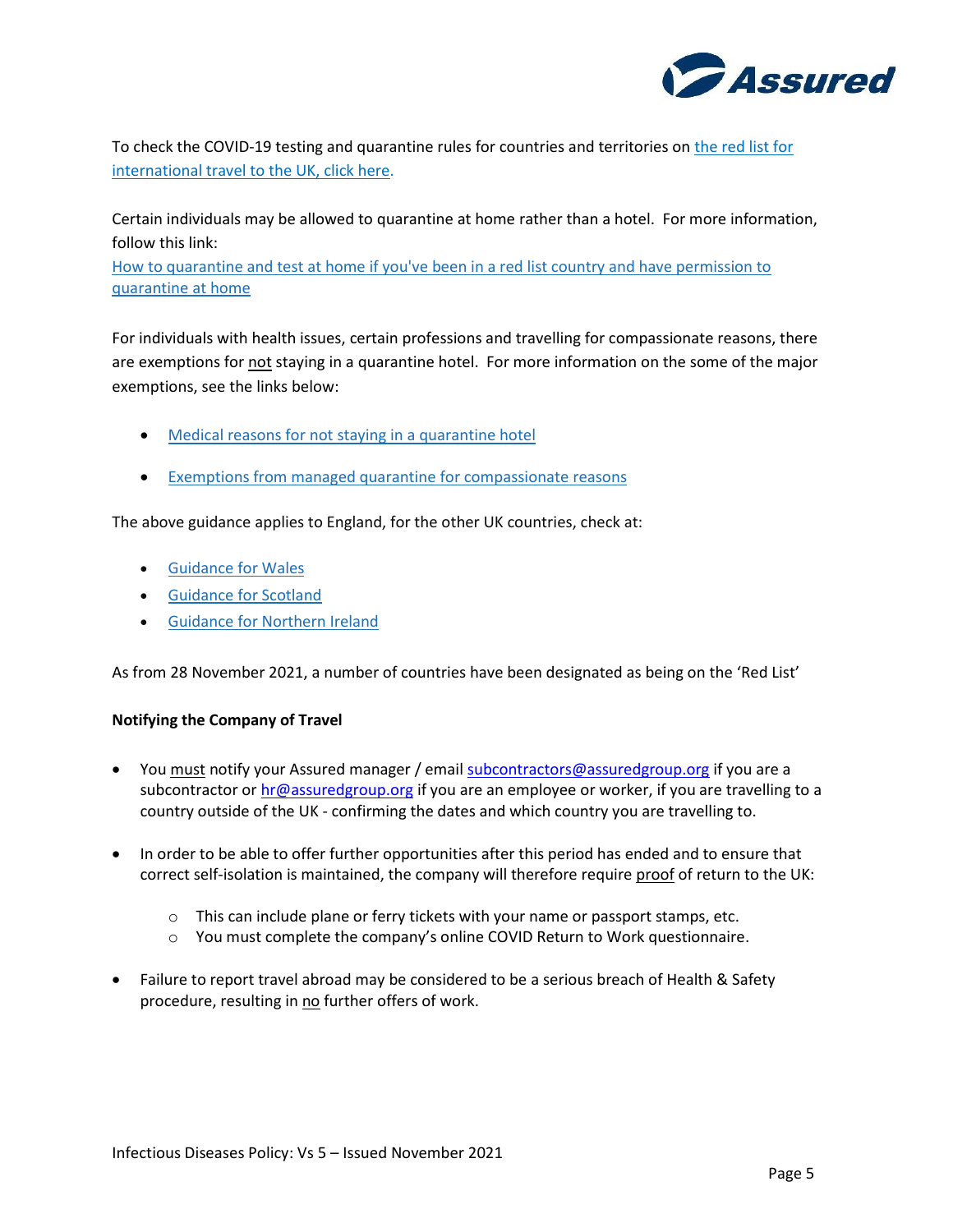

# **Use of face masks / Coverings**

The use of face masks and other PPE to be worn, whether at work or not, will depend upon the circumstances. Your line manager will therefore advise you as appropriate. The government website should also be consulted, as it is being constantly updated with new developments and industry specific guidance.

There may be some situations when it would be advisable for a worker to wear a mask / covering. Such a situation will depend on the nature of the work, where it is to be carried out, taking into consideration:

- whether workers may come into close contact (typically about a metre) with symptomatic members of the public during the course of their work;
- the duration and frequency of contact with members of the public.

If they feel that a mask may be necessary, contact the Group Health and Safety Manager, who will carry out a risk assessment. If masks or any other type of PPE is required, the Company will provide them as necessary.

# **Social Distancing**

Social distancing measures are steps you can take to reduce social interaction between people to limit the transmission of coronavirus (COVID-19).

Everyone should try to adhere to the following measures as much as is practicable:

- 1. Avoid contact with someone who is displaying symptoms of coronavirus (COVID-19), as described above.
- 2. Avoid non-essential use of public transport whenever possible. If you do travel on public transport, it is advisable to wear a mask in order to minimise risk of infection.
- 3. Follow all safety guidelines in place for public areas, including pubs, restaurants, leisure centres and similar venues.
- 4. Adhere fully to any Covid-19 avoidance guidelines advised by the government, whether local or national.

The Company strongly advises all personnel to follow the above measures as much as possible and to significantly limit face-to-face interaction with friends and family, particularly if anyone:

- is over 70
- has an underlying health condition
- is pregnant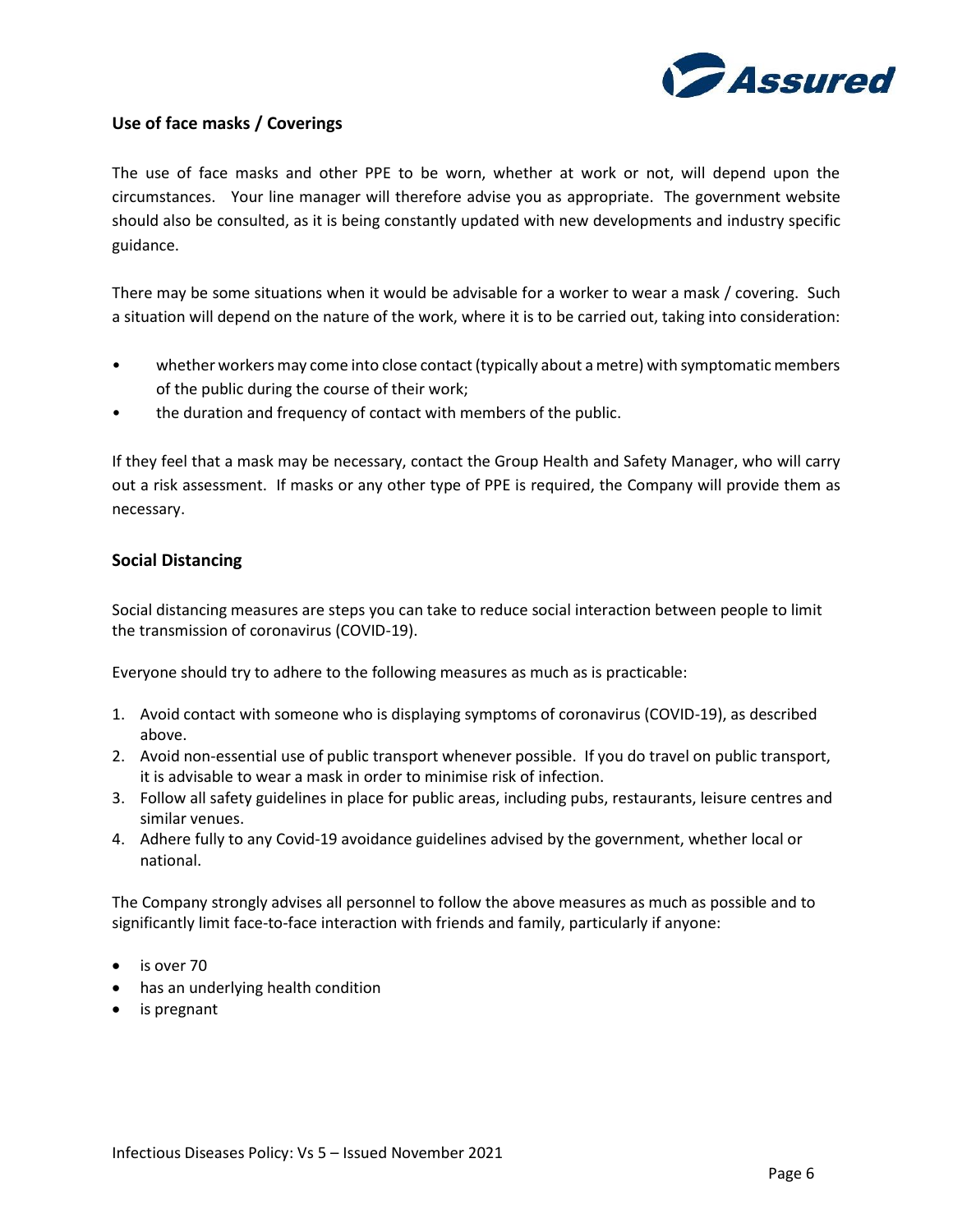

### **Social Distancing in the Workplace**

#### Employees and Workers

If you cannot work from home and can still travel to work, you may do so provided you are well and neither you nor any of your household are self-isolating or have returned from a country on the red or amber list within the last 10 days.

Whilst ensuring that all core support and operational functions in the business are maintained, where ever practical, the Company will take every possible step to facilitate its' personnel working from home, including providing suitable IT and equipment to enable remote working.

Where personnel are in their offices or onsite, they must follow Public Health England guidelines including, where possible, maintaining a 2 metre distance from others, and washing their hands with soap and water often and for at least 20 seconds (or using hand sanitiser gel if soap and water is not available).

If it is not possible to maintain a 2 metre distance, then a minimum distance of one metre, with additional precautions such as PPE, should be maintained.

At all times, personnel should follow the latest [guidance](https://www.gov.uk/government/publications/covid-19-stay-at-home-guidance/stay-at-home-guidance-for-households-with-possible-coronavirus-covid-19-infection) on self-isolation if they or anyone in their household shows symptoms – see the latest NHS guidance here: [https://www.nhs.uk/conditions/coronavirus-covid-19/self-isolation-and-treatment/when-to-self-isolate](https://www.nhs.uk/conditions/coronavirus-covid-19/self-isolation-and-treatment/when-to-self-isolate-and-what-to-do/)[and-what-to-do/](https://www.nhs.uk/conditions/coronavirus-covid-19/self-isolation-and-treatment/when-to-self-isolate-and-what-to-do/)

### Managers

'Barrier gestures' are the measures workplaces and individuals can take to reduce the risk of infection. These include regular hand washing, coughing and sneezing into one's elbow.

As a general principle, each manager must identify work areas where barrier gestures cannot be respected (for example in confined, cramped spaces) and implement corrective measures and where necessary additional equipment and PPE.

If there is a high concentration of employees in a work space, managers need to create a work schedule to ensure that employees are prevented from crossing each other in common areas (changing rooms, break room) and from converging at a single point at the same time, for example at:

- The start of shifts
- Lunch, smoking and comfort breaks
- The ending of shifts

It is therefore necessary to plan the shift flows and the predefined locations to be used.

The same instructions and distance rules must be applied for the mobile stations or operations.

As far as possible, each location must be allocated by name to a person and a schedule.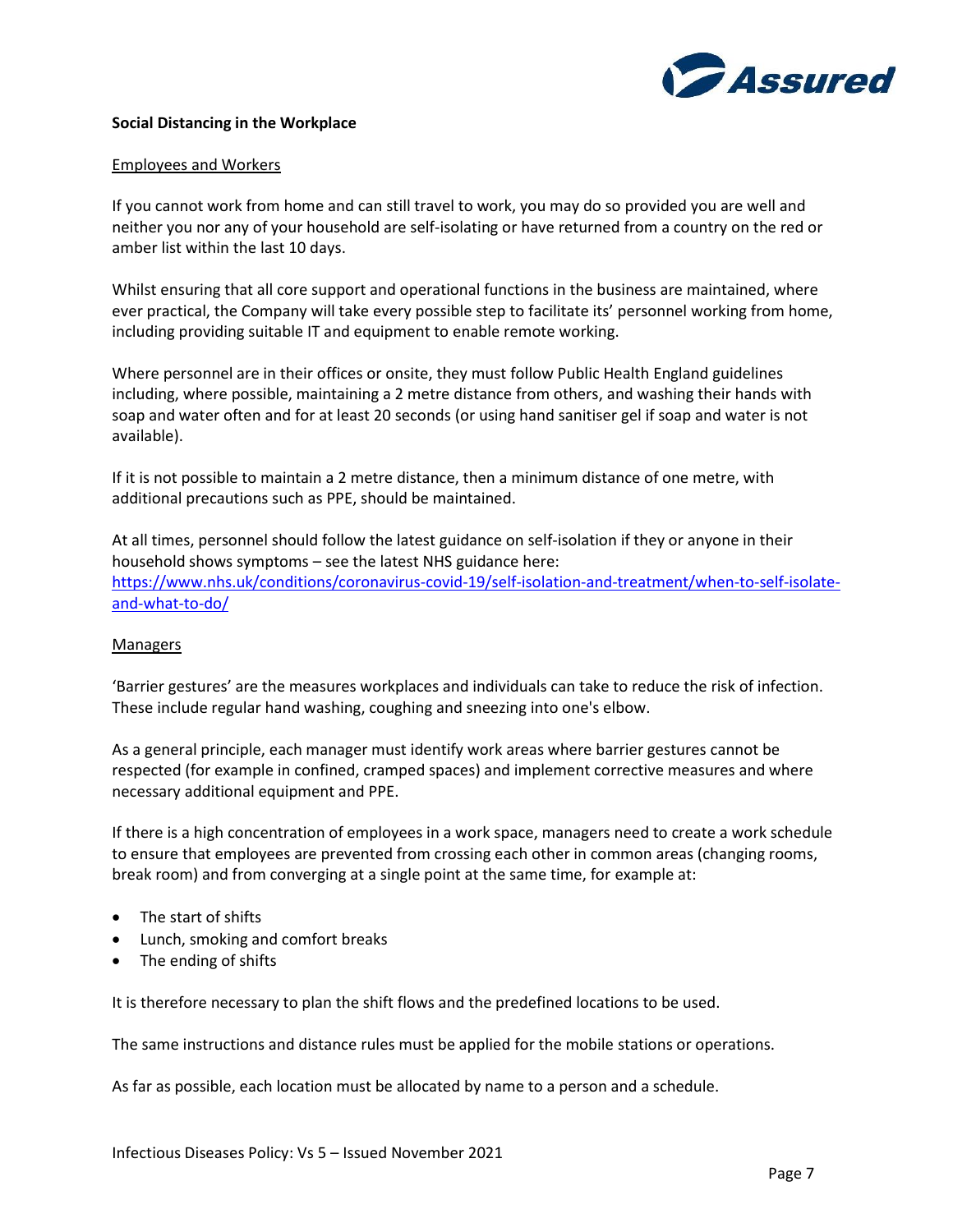

Before someone changes or ends their shift, they must first clean and disinfect their area and workstation.

Managers must also report suspected and actual cases of COVID-19 immediately, in accordance with the procedure detailed in Appendix 1, and also carry out on-site risk assessments to establish if the person concerned has been in close contact with any other personnel.

For specific work environments, please contact the Group Health & Safety Manager for Risk Assessments, Methods of Work and PPE recommendations.

# **Sickness Absence**

### **Sickness Absence Reporting**

If employees are working, then they should report sickness absence as usual, by following the Company's Sickness Absence procedure and notifying their line manager ASAP, explaining the nature of the sickness.

# **When Sickness Ends**

Once an operator is fit to return to work, they will notify their line manager / Assured contact who will advise if they can return to work as normal (if the site/s they normally work at are open for business).

### **Sickness Absence Pay**

Statutory Sick Pay (SSP) and any usual contractual rights to pay will apply, unless the illness is related to COVID-19. Where this is the case, SSP may be payable from Day 1 of the absence. This could include self-isolation if advised by Track & Trace or a medical practitioner (proof of which would be required by the Company).

Where someone has travelled from a red list country into the UK, they cannot return to work for up to 10 days from date of entry into the UK. As such they would be paid sick pay or normal earnings for this period of quarantine. Employees and workers may however book annual holiday leave for all or part of this period if they have accrued / available annual leave entitlement.

### **Self-Isolation**

Anyone who displays symptoms of Coronavirus infection (COVID-19), however mild, should stay at home and follow NHS guidelines with regards to self-isolation.

*However, if an individual has received both vaccine doses and they come into close contact with a positive COVID-19 case, the government has advised that they are not required to self-isolate*. In order to be able to return to work, they may be required to provide evidence of their vaccination, by means of their COVID-19 passport or record card.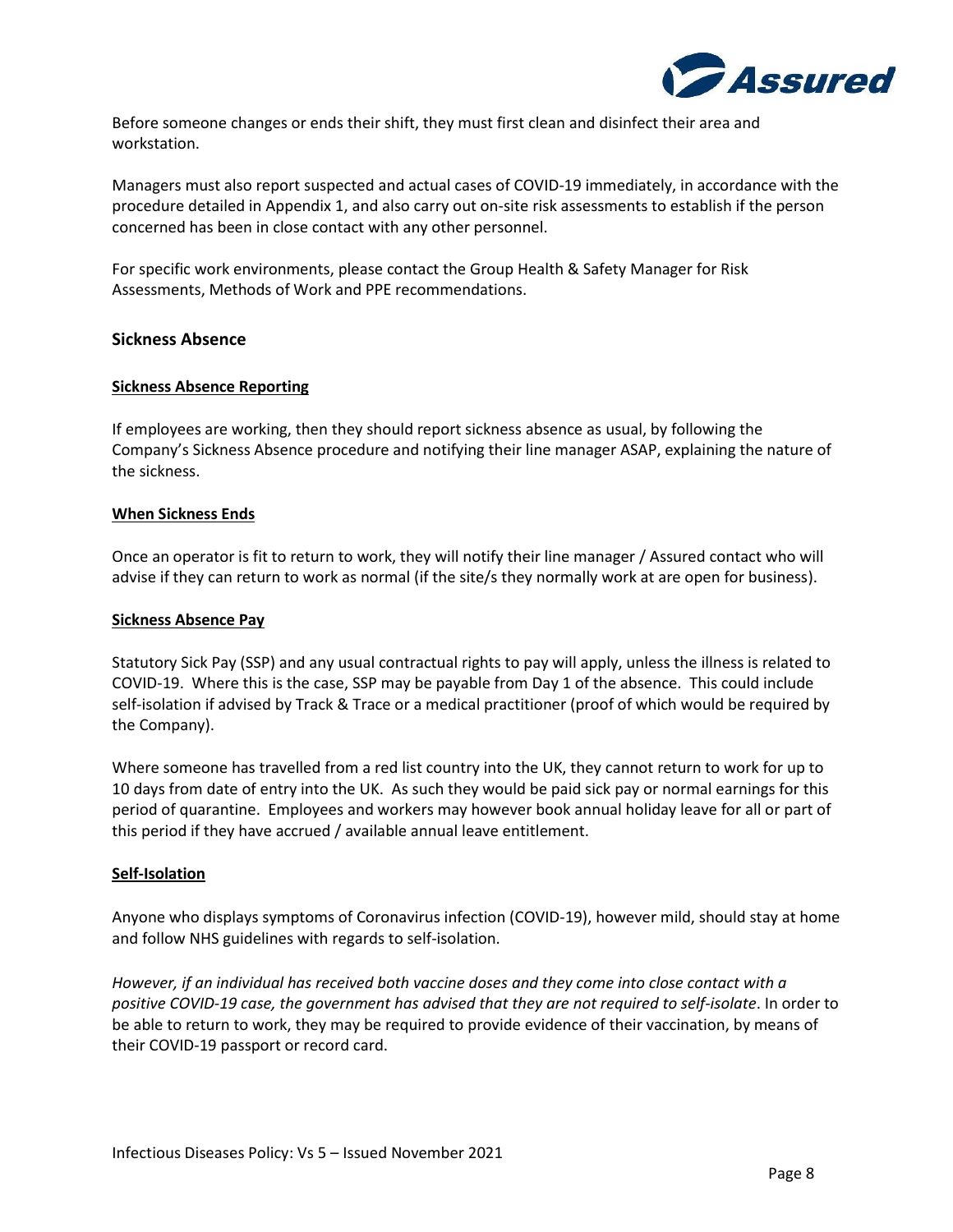

Any other household members must follow latest government guidelines with regards to whether they self-isolate or not.

# **Track & Trace**

The Company encourages everyone to download the government's track and trace App to their mobile telephone and to use this to register their whereabouts where ever track and trace QR posters are displayed, otherwise to manually record their details as requested by the establishment they are visiting.

Anyone who is notified via the government's 'Track and Trace' system that they are at risk, must also self-isolate as instructed, as well as notifying the Company.

# **COVID-19 Testing**

A virus test is used to check if individuals currently have coronavirus. The Government's current recommendation is that individuals with no symptoms should test at least two times per week.

This involves a swab sample being taken. A swab is a small piece of soft, absorbent material on a plastic stick that is used to take a sample from the nose and throat.

### Types of virus test

# *There are 2 main types of virus test:*

- polymerase chain reaction (PCR) tests check for the genetic material (RNA) of the virus in the sample. These are sent for processing at a laboratory for the result. This is the type that NHS 111 uses.
- lateral flow antigen tests (LFDs) detect proteins called 'antigens' produced by the virus. These can be administered on the spot and give immediate or quick results.

If anyone displays Coronavirus symptoms, or has been in contact with anyone who has tested positive for COVID-19, they should book a PCR test via NHS 111 either online or by telephone as detailed above. Failure to comply with this requirement would be regarded as a breach of health & safety procedures and dealt with as detailed elsewhere in this policy.

The Company will ask for proof (screenshot of text or forward of email) that a PCR test has been a) booked and b) the results.

### **Other reasons to get tested**

### **Confirming a previous test result**

Get a PCR test as soon as possible if:

• you've done a rapid lateral flow test and had a positive result or your test sample could not be read (void result)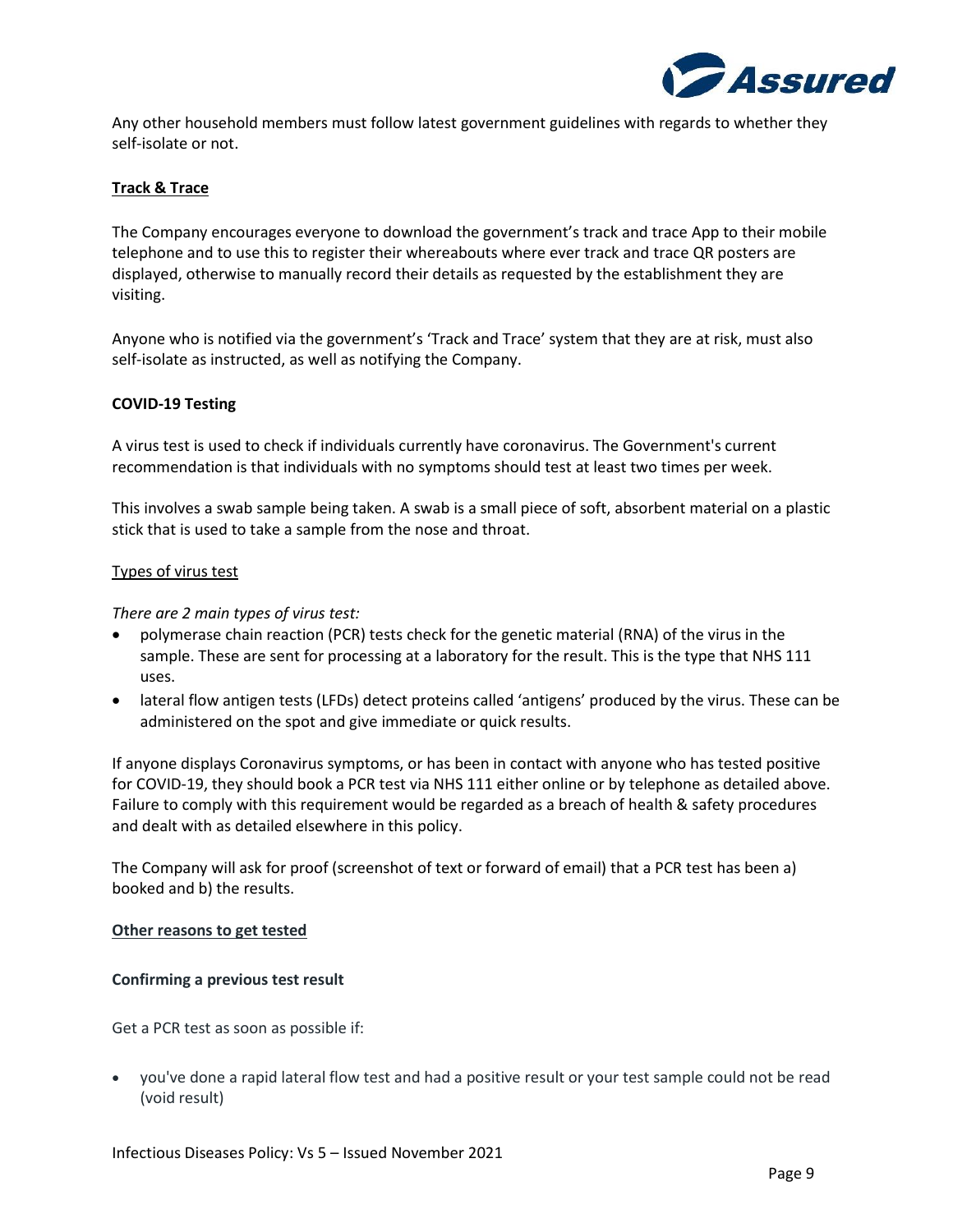

# **If you've been in close contact with someone who's tested positive**

If you've been in close contact with someone who's tested positive for COVID-19 you can get a PCR test, whether or not you have symptoms.

If you test positive, you can help the NHS contact people who may have caught the virus from you. They can then self-isolate and avoid passing it on to others.

**Click here to [Get a PCR test to check if you have COVID-19 on GOV.UK](https://www.gov.uk/get-coronavirus-test)**

# **Travelling abroad from England**

You may need to take a test before, during and after your trip. This depends on where you are going.

In this case, you'll need to pay for a test yourself. You cannot use a free test from the NHS.

[Find out about private providers of coronavirus \(COVID-19\) testing on GOV.UK](https://www.gov.uk/government/publications/list-of-private-providers-of-coronavirus-testing/list-of-private-providers-of-coronavirus-testing)

### **If you're taking part in surge testing**

Surge testing is taking place in some areas of England to help prevent new outbreaks of COVID-19 from spreading for example when there are cases of a new variant in the location where you live.

If you're taking part in surge testing, you'll be asked to do a PCR test at a test site, or to use a PCR test kit at home.

### [Find out if there is surge testing in your area on GOV.UK](https://www.gov.uk/guidance/surge-testing-for-new-coronavirus-covid-19-variants)

### Company Testing

Where workers, employees, subcontractors or visitors are requested to take a COVID-19 test at any Assured or Customer site or to self-test, either on the basis of management instruction, customer request or government guidelines, they are expected to comply. Any such tests will generally be a Lateral Flow type. This includes taking tests 24 hours prior to visiting Company or Customer premises when requested to do so.

All personnel are expected to undertake COVID-19 tests at during the course of their work, as and when requested to do so. Refusal to consent to and undertake such tests without good reason would be considered to be a serious breach of health & safety procedures, and would therefore result in action being taken in accordance with the Company's Disciplinary Procedure (for employees or workers) or termination of their service agreement (for subcontractors). If required, they will be asked to sign a consent form.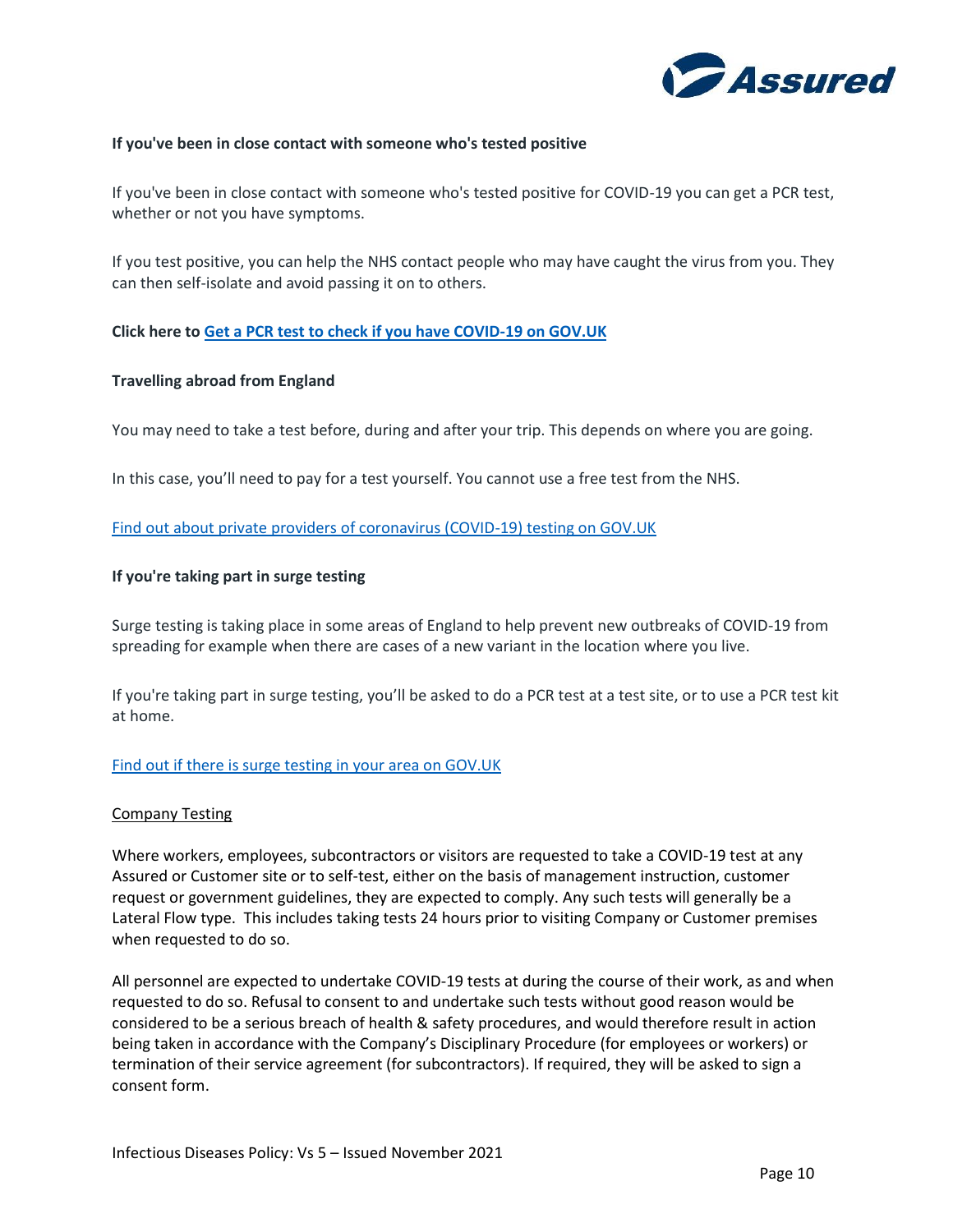

With regards to Data Protection regulations, the handling of test results must be regarded as confidential, except for the purposes of communicating positive results and necessary follow-up actions, such as self-isolation, etc., across the Company, to ensure the health & safety of all Company and customer personnel.

# Community or Asymptomatic Testing

Around 1 in 3 people who contract coronavirus have no symptoms and could unknowingly be infecting others. To minimise this risk, targeted community testing has been rolled out across all local authorities.

The government is therefore recommending that those who are currently attending their normal places of work, take a lateral flow test at least twice a week.

These can be posted to your home free of charge, or you can collect free tests from local pharmacies or else order tests – please follow this link to find out more: [https://www.gov.uk/order-coronavirus-rapid](https://www.gov.uk/order-coronavirus-rapid-lateral-flow-tests)[lateral-flow-tests](https://www.gov.uk/order-coronavirus-rapid-lateral-flow-tests)

Alternatively you can attend a local testing facility. To locate your nearest lateral flow testing site, please check online, here:<https://www.gov.uk/find-covid-19-lateral-flow-test-site>

# **Vaccination against Coronavirus (COVID-19)**

*Assured Group Ltd strongly recommends that all those currently attending Company or Customer sites in the course of their work follows these guidelines. This is seen as a proactive step towards slowing the spread of the virus across the United Kingdom.* 

The NHS websites states that "The coronavirus (COVID-19) vaccines are safe and effective. They give you the best protection against COVID-19."

### **Who can get a COVID-19 vaccine?**

Anyone aged 12 or over in the United Kingdom can now get vaccinated.

### **How many COVID-19 injections will I need?**

Currently, after receiving their first vaccination, individuals should then have a second one, 12 weeks later. Usually they will then have a booster jab, 27 weeks after their second one, (see more information, below).

### **How to get your COVID-19 vaccine**

Most people have already been contacted by their doctor to arrange their vaccinations. If you have not yet received your first, you can: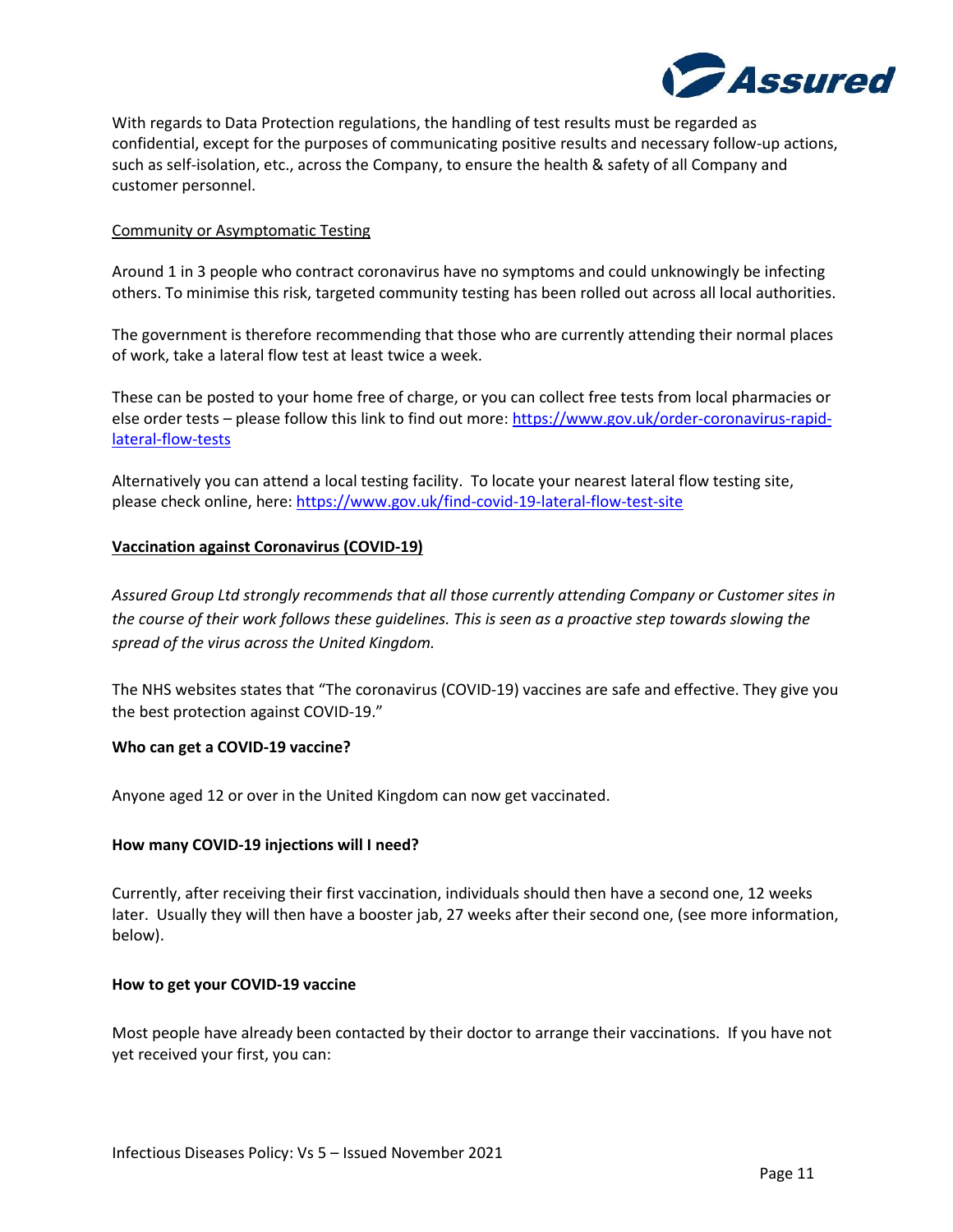

- [book your COVID-19 vaccination appointments online](https://www.nhs.uk/conditions/coronavirus-covid-19/coronavirus-vaccination/book-coronavirus-vaccination/) for an appointment at a vaccination centre or pharmacy
- wait to be contacted by your GP surgery and book your appointments with them

If you cannot book appointments online, you can call 119 free of charge. You can also speak to a translator if you need to.

### **Coronavirus (COVID-19) booster vaccine**

The NHS website advises that a coronavirus (COVID-19) booster vaccine dose helps to improve the protection you have from your first 2 doses of the vaccine. The booster is available to everyone, 6 months and one week after their second dose.

This helps give you longer-term protection against getting seriously ill from COVID-19.

# Who can get a COVID-19 booster vaccine

Booster vaccine doses will be available on the NHS for people most at risk from COVID-19 who have had a 2nd dose of a vaccine at least 6 months ago.

[For more information on boosters and how to book them, etc., click here.](https://www.nhs.uk/conditions/coronavirus-covid-19/coronavirus-vaccination/coronavirus-booster-vaccine/)

### **Types of COVID-19 vaccine**

The COVID-19 vaccines currently approved for use in the UK are:

- Moderna vaccine
- Oxford/AstraZeneca vaccine
- Pfizer/BioNTech vaccine
- Janssen vaccine

You cannot usually choose which vaccine you have. When you book, you'll only be offered appointments for vaccines that are suitable for you.

Most people can have any of the COVID-19 vaccines, but some people are only offered certain vaccines.

Booster jabs may be different vaccines to the first 2 doses received.

### **How well do the COVID-19 vaccines work?**

Anyone who gets COVID-19 can become seriously ill or have long-term effects [\(long COVID\)](https://www.nhs.uk/conditions/coronavirus-covid-19/long-term-effects-of-coronavirus-long-covid/). The NHS website states that COVID-19 vaccines are the best way to protect yourself and others.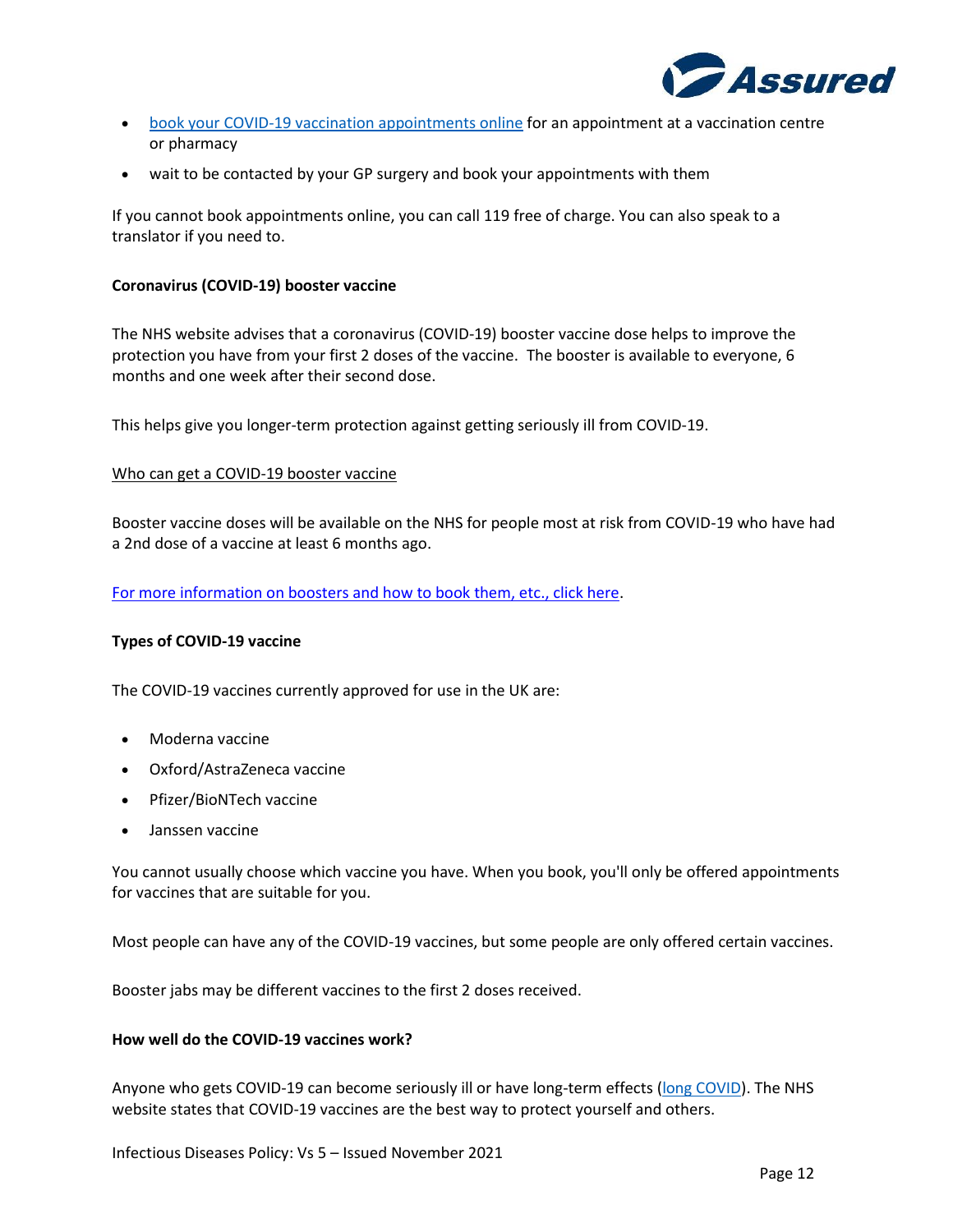

Research has shown the vaccines help:

- reduce your risk of getting seriously ill or dying from COVID-19
- reduce your risk of catching or spreading COVID-19
- protect against COVID-19 variants

The 1st dose should give you some protection from 3 or 4 weeks after you've had it. But you need 2 doses for stronger and longer-lasting protection.

There is a chance you might still get or spread COVID-19 even if you have a vaccine, so it's important to continue to follow all [social distancing guidance.](https://www.nhs.uk/conditions/coronavirus-covid-19/social-distancing/what-you-need-to-do/)

### Information:

[Watch an NHS YouTube video explaining what's in the COVID-19 vaccines and how they work](https://www.youtube.com/watch?v=zgtWpwkS9u4&list=PLnhASgDToTktp2HIjdyeo2fsI6Agcn1ul&index=5)

### **Side effects and safety**

The NHS website states that COVID-19 vaccines approved for use in the UK have met strict standards of safety, quality and effectiveness.

They can cause some side effects, but not everyone gets them.

Any side effects are usually mild and should not last longer than a week, such as:

- a sore arm from the injection
- feeling tired
- a headache
- feeling achy
- feeling or being sick

More serious side effects, such as allergic reactions or blood clotting, are very rare.

If you are pregnant, or think you might be pregnant, you should speak to your healthcare professional before booking a vaccine appointment.

[Find out more about COVID-19 vaccines side effects and safety, here](https://www.nhs.uk/conditions/coronavirus-covid-19/coronavirus-vaccination/safety-and-side-effects/)

[For the full NHS guidance on Covid-19 vaccinations, please click here.](https://www.nhs.uk/conditions/coronavirus-covid-19/coronavirus-vaccination/coronavirus-vaccine/)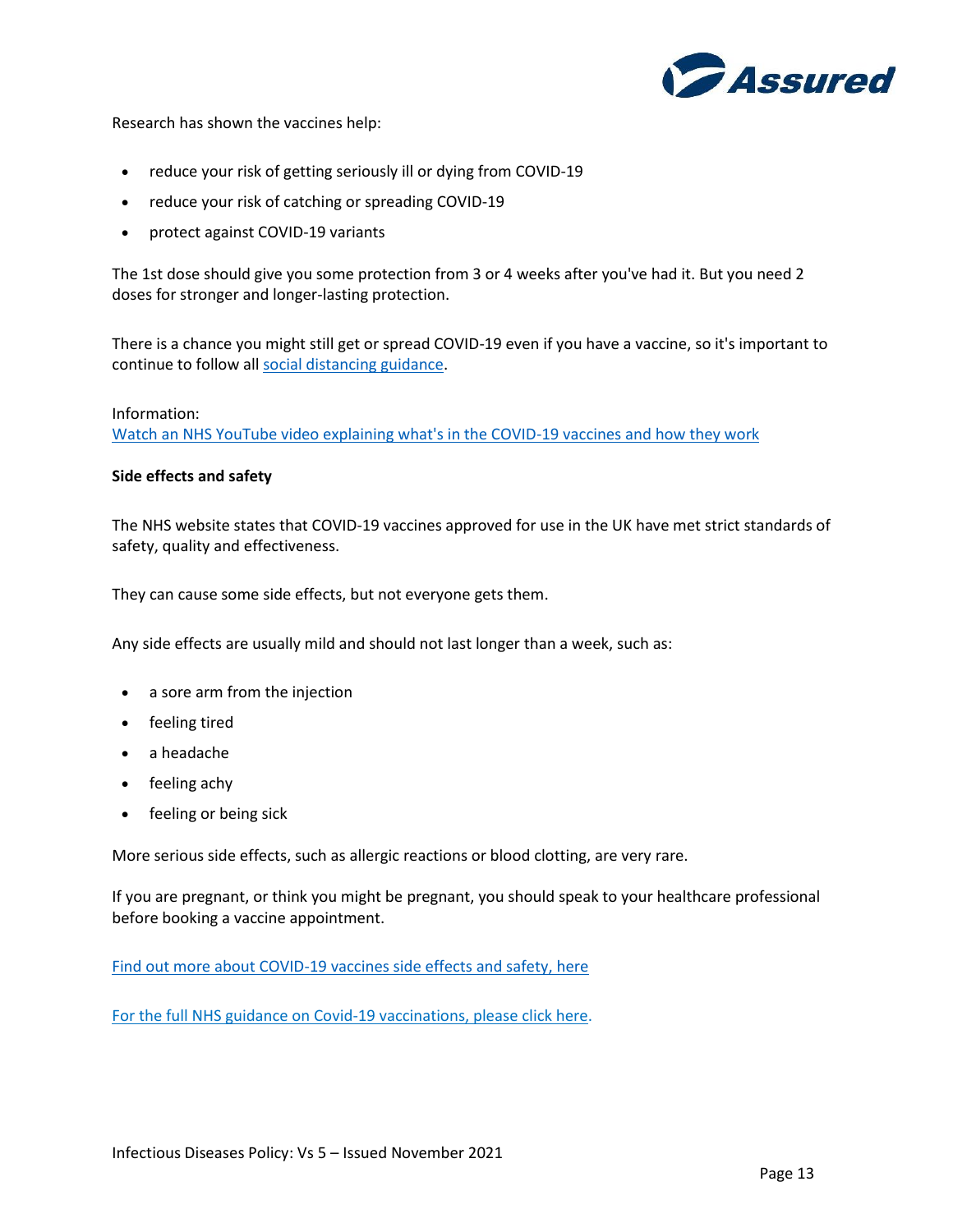

### **NHS COVID Pass**

Whilst it is recommended that you continue to exercise caution, if you have had the recommended number of Covid-19 vaccinations, and you're aged 16 or over, you can get an NHS COVID Pass depending on your vaccination status or COVID-19 test results. The pass details your coronavirus (COVID-19) vaccination details or test results. This is your COVID-19 status.

You may be asked to show your pass to get into some events, where the COVID Pass is being trialled, or to travel abroad. Always check the entry requirements for the venue or the country you're visiting.

To get a pass you will need to:

- Wait 2 weeks until after you have had 2 doses of the Moderna, AstraZeneca or Pfizer vaccine, or 1 dose of the Janssen vaccine.
- Have a negative PCR test or rapid lateral flow test within the past 48 hours

If you're planning to travel abroad or want to know more about your COVID-19 status:

- [read about travel abroad during COVID-19 on GOV.UK](https://www.gov.uk/guidance/travel-abroad-from-england-during-coronavirus-covid-19)
- [find out how to demonstrate your COVID-19 status on GOV.UK](https://www.gov.uk/guidance/demonstrating-your-covid-19-status/)

### **Managers**

In the first instance if any employee, worker, subcontractor or contractor is displaying flu-like symptoms, follow the COVID Symptoms Process Flow in Appendix 1. Next inform the Group Health & Safety or Human Resources Manager.

Anyone who is directly notified by customers, employees, workers, contractors, subcontractors that they are absent with suspected or confirmed COVID-19, then they must immediately notify the Human Resources Manager, having noted the following details:

- Their name
- Their usual work location
- The date their symptoms started
- Whether they have taken a COVID-19 test.
- On their return to work, employees will Self-Certify either via SelectHR or a Self-Certification / Return to Work form (obtained from the HR Department). Their line Manager will then arrange a return to work meeting.
- Subcontractors may return to work once the appropriate period of self-isolate is completed.

Managers should then immediately inform the members of their department/team and where necessary customers, giving brief details to the team who work in the immediate area, ensuring they respect the individual's confidentiality as much as is reasonably practicable. The brief need be no more than to say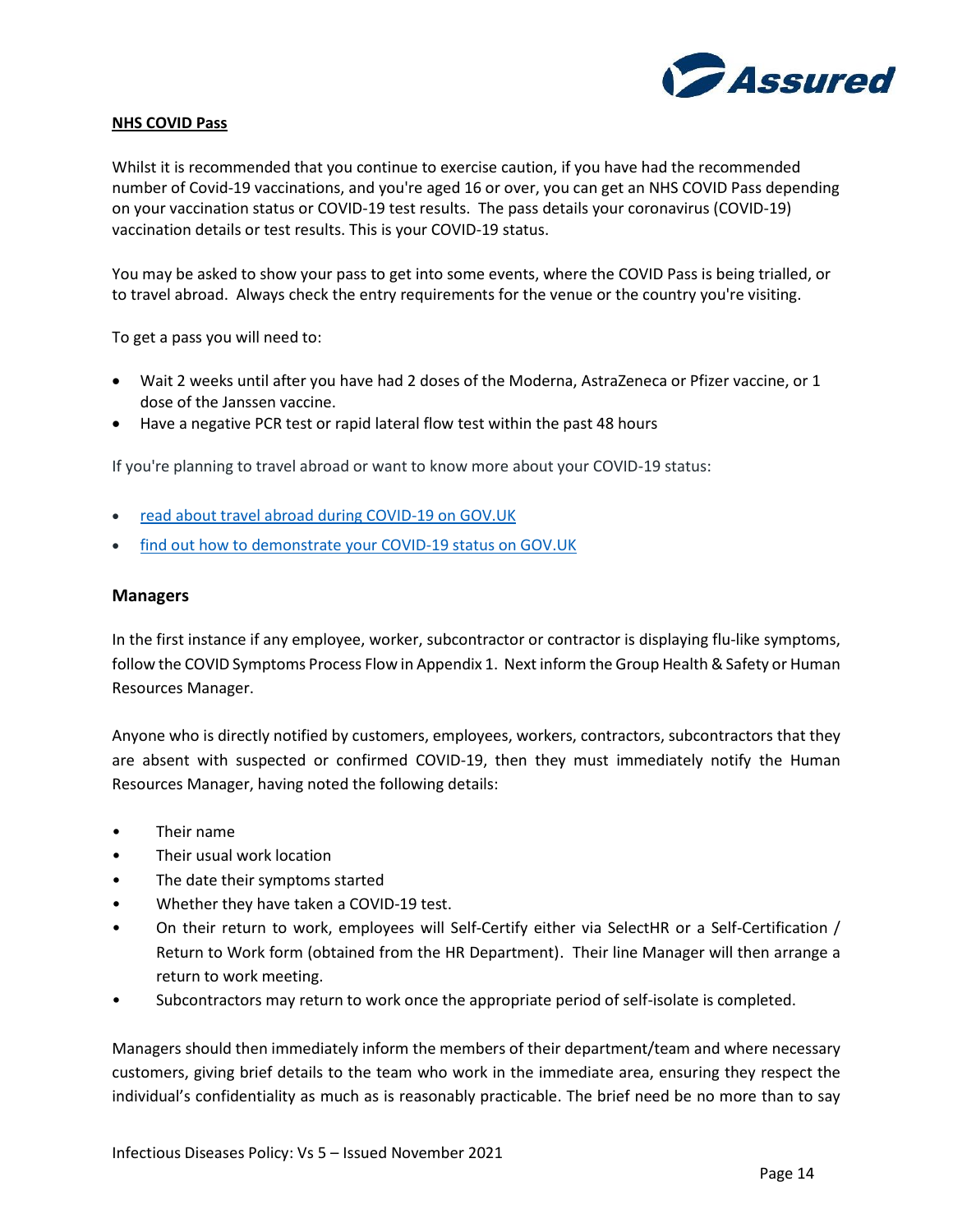

that an employee / subcontractor (etc.,) is off sick with Coronavirus, and that everyone is reminded that they should ensure that they follow personal hygiene protocols such as washing hands with soap, thoroughly for at least 20 seconds, and disposing of tissues correctly.

If employees or workers have a specific health queries or concerns then they should raise them with the Human Resources department in confidence so that advice or further support, such as Occupational Health can be sought if necessary.

# **Human Resources**

For members of the HR department, if they are directly notified by anyone that they are absent with suspected or confirmed COVID-19 then they should be provided with the following details:

- Their name.
- Their usual work location.
- The date their symptoms started on.
- Whether they have taken a COVID-19 test.
- Explain that the normal Sickness Absence Procedure will apply, i.e. that they will have to Self-Certify on their return to work for days 1-7 of their absence and either provide a Fitness to Work Note from a medical practitioner for days 8 onwards. On their return to work, A 'Return to Work interview would then be conducted with their Line Manager.
- Report all instances to the Group Health and Safety Manager.

# **Health & Safety**

The Group Health & Safety Manager holds the organisational responsibility for practical Health and Safety issues such as purchasing appropriate protective equipment and carrying out risk assessments.

Where an instance or suspected instance of COVID-19 is reported, the department will be responsible for carrying out or delegating a risk assessment of the situation, designed to safeguard the health and safety of the individual affected and also mitigate the risks of infecting further personnel. A Risk Assessment will be completed accordingly and any measures detailed in the assessment acted on accordingly.

# **Further Information**

If you have any questions or need further information about any health, safety and environmental issue, please contact the Group Health& Safety Manager or Human Resources Department.

The latest public health information with regard to Coronavirus can be found on the following websites: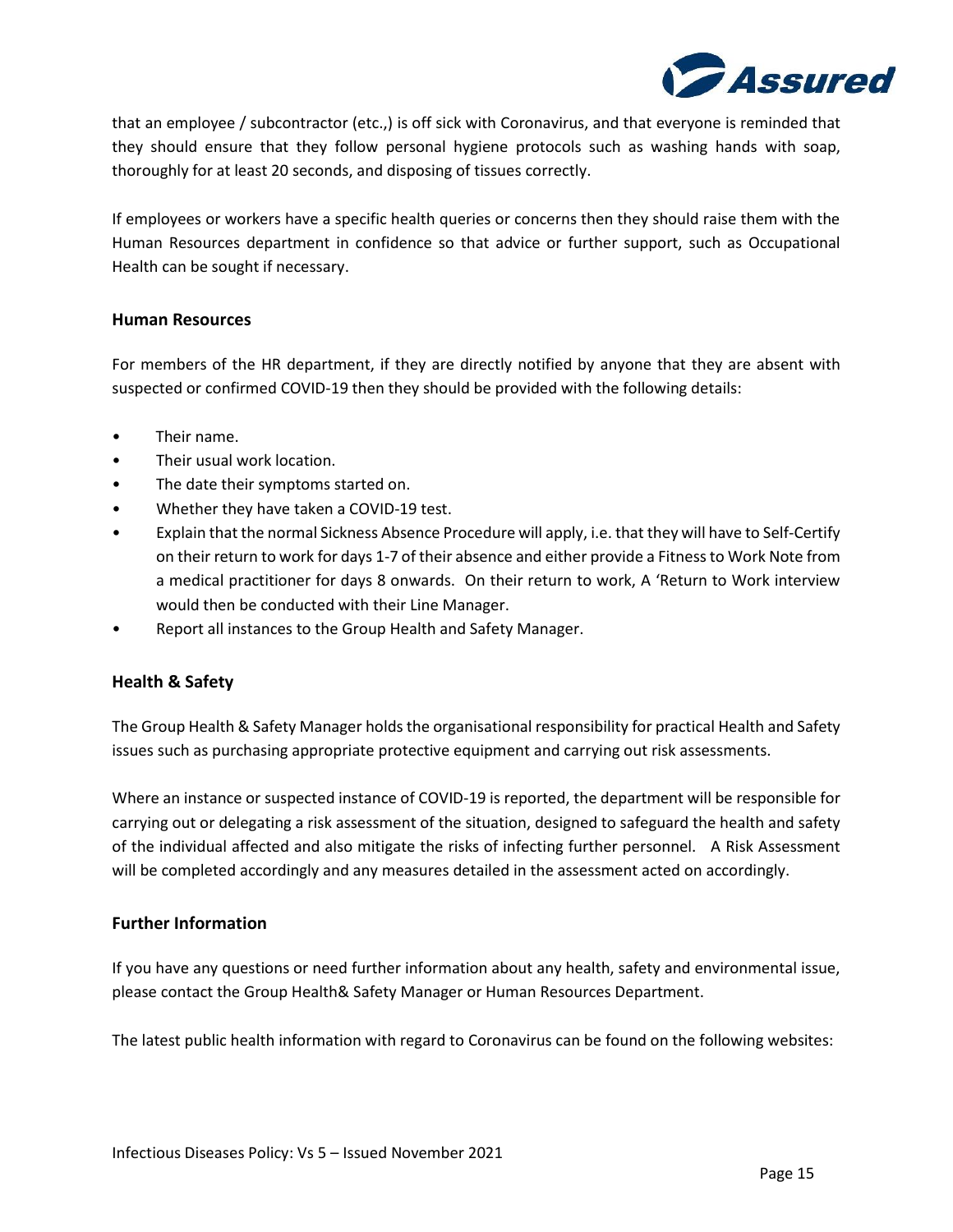

National Health Service (NHS): <https://www.nhs.uk/conditions/coronavirus-covid-19/>

World Health Organisation (WHO): <https://www.who.int/emergencies/diseases/novel-coronavirus-2019>

HSE Ireland:

[https://www2.hse.ie/conditions/coronavirus/coronavirus.html?gclid=Cj0KCQiAs67yBRC7ARIsAF49CdWL](https://www2.hse.ie/conditions/coronavirus/coronavirus.html?gclid=Cj0KCQiAs67yBRC7ARIsAF49CdWLZaOnSCwoSFmPiB6i24nLbYPvlxSnRKNfLpzwvzXlKEIaAqKbEALw_wcB&gclsrc=aw.ds) [ZaOnSCwoSFmPiB6](https://www2.hse.ie/conditions/coronavirus/coronavirus.html?gclid=Cj0KCQiAs67yBRC7ARIsAF49CdWLZaOnSCwoSFmPiB6i24nLbYPvlxSnRKNfLpzwvzXlKEIaAqKbEALw_wcB&gclsrc=aw.ds) [i24nLbYPvlxSnRKNfLpzwvzXlKEIaAqKbEALw\\_wcB&gclsrc=aw.ds](https://www2.hse.ie/conditions/coronavirus/coronavirus.html?gclid=Cj0KCQiAs67yBRC7ARIsAF49CdWLZaOnSCwoSFmPiB6i24nLbYPvlxSnRKNfLpzwvzXlKEIaAqKbEALw_wcB&gclsrc=aw.ds)

# **Related Policies, Procedures and Resources**

Please refer as appropriate to:

- Health & Safety Policy
- Sickness Absence Policy